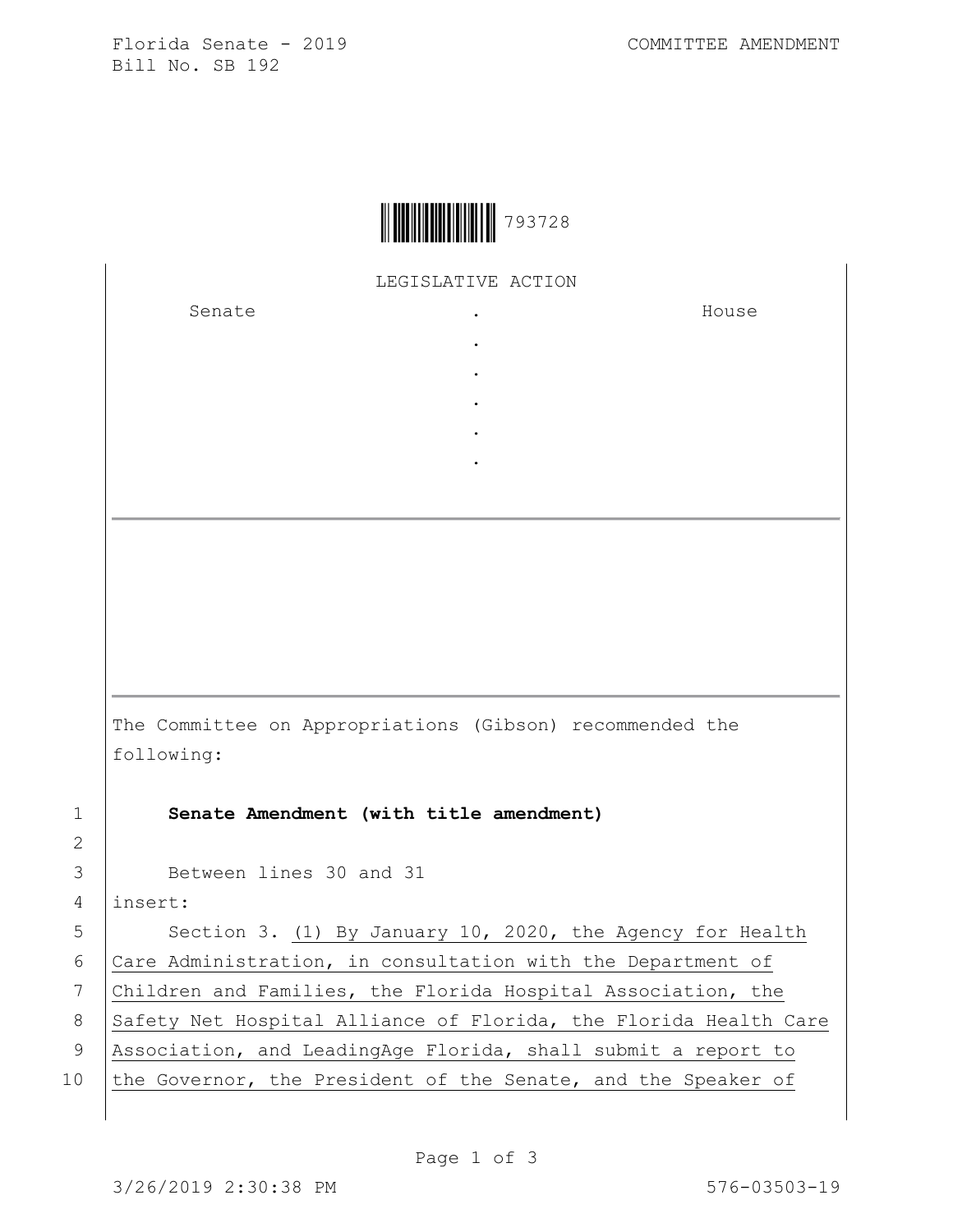Florida Senate - 2019 COMMITTEE AMENDMENT Bill No. SB 192

Ì793728MÎ793728

| 11 | the House of Representatives regarding the impact of the waiver  |
|----|------------------------------------------------------------------|
| 12 | of Medicaid retroactive eligibility on beneficiaries and         |
| 13 | providers. The report must include, but is not limited to:       |
| 14 | (a) The total unduplicated number of nonpregnant adults who      |
| 15 | applied for Medicaid at a hospital site from February 1, 2019,   |
| 16 | through December 6, 2019; and, of those applicants, the number   |
| 17 | whose Medicaid applications were approved, the number whose      |
| 18 | Medicaid applications were denied, and the reasons for denial    |
| 19 | ranked by frequency.                                             |
| 20 | (b) The total unduplicated number of nonpregnant adults who      |
| 21 | applied for Medicaid at a nursing home site from February 1,     |
| 22 | 2019, through December 6, 2019; and, of those applicants, the    |
| 23 | number whose Medicaid applications were approved, the number     |
| 24 | whose Medicaid applications were denied, and the reasons for     |
| 25 | denial ranked by frequency.                                      |
| 26 | (c) The estimated impact of medical debt on people for whom      |
| 27 | a Medicaid application was not submitted in the same month when  |
| 28 | the individual became an inpatient of a hospital or a resident   |
| 29 | of a nursing home.                                               |
| 30 | (d) Recommendations to improve outreach and Medicaid             |
| 31 | coverage for nonpregnant adults who would be eligible for        |
| 32 | Medicaid if they applied before an event that requires hospital  |
| 33 | or nursing home care.                                            |
| 34 | (2) The Agency for Health Care Administration shall also         |
| 35 | include, as part of the report required by this section, a copy  |
| 36 | of the evaluation design and performance metrics submitted to    |
| 37 | the federal Centers for Medicare and Medicaid Services relating  |
| 38 | to the waiver of Medicaid retroactive eligibility, in conformity |
| 39 | with the Special Terms and Conditions of this state's Section    |
|    |                                                                  |